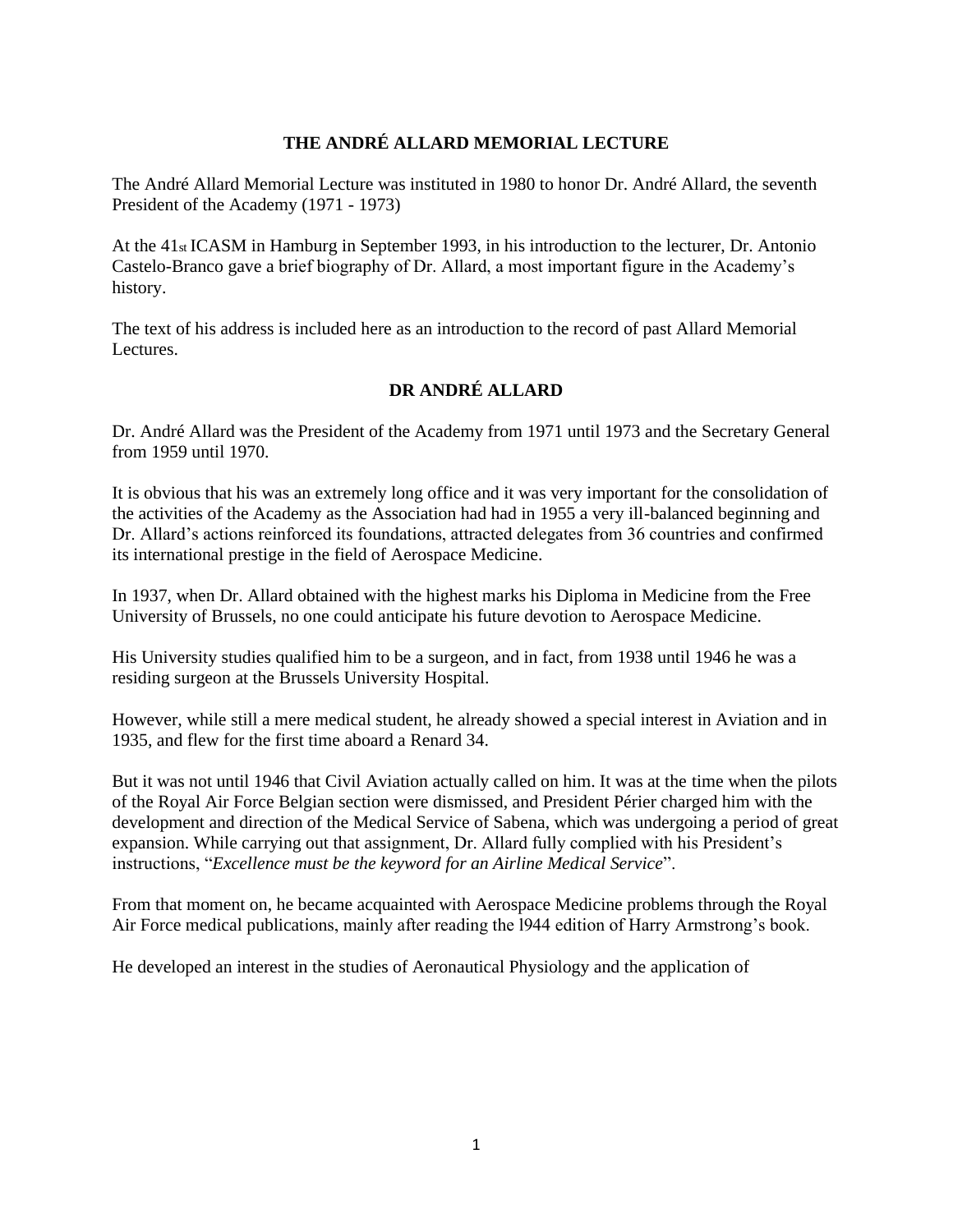preventive care, already used in Military Aviation, to Civil Commercial Aviation.

Each year, he would attend, in the USA, the annual convention of their society, at that moment called AeroMedical Association, and this convinced him that a similar association must exist in Europe. Thus, he became co-founder of the French Branch of the AeroMedical Association that met for the first time in Paris in 1952, and again in Brussels the following year with Dr. Allard as Secretary General.

Other meetings followed each year - Zurich in 1954, Paris again in 1955, Scheveningen in 1956, Stockholm in 1957, but it was not until 1958 that Dr. Allard, then the Secretary General, became the driving force that organized in Louwain (Belgium), the First World Congress of Aviation Medicine, attended by His Majesty King Baudouin.

Even though he had only joined the Academy in 1958, the prestige he earned with the success of this 1st World Congress, led the Academy Council to invite him already as Secretary General in 1959.

From that date on, Dr. Allard's international fame never ceased to grow. His prestige and the name of the Academy developed together. The Academy Congresses were then held not only in Europe but also in other regions, starting in Israel in 1971, and Lebanon in 1974.

His intelligence, leadership ability, common sense and communication skills won him friends in many countries, and he played a major role in extending the activities of the Academy to every Continent. The Membership included 36 countries, and the Academy was recognized by every national Aviation Medical Society, and began receiving requests for sponsorship of the International Congresses, which were then held every year, alternatively in Europe and outside Europe.

During his eleven years as Secretary General, and even later, Dr. Allard was the spirit of those Congresses where he would regularly submit the clinical data of his service.

Beyond his excellent medical qualifications and thorough knowledge in the field of Aerospace Medicine, Dr. Allard was a man of extensive learning, and his presence was very much in demand. On the Belgian TV he was the regular commentator for the American and Soviet Programs, and this made him very popular in his country.

In spite of all the respect bestowed upon him by everyone that knew him, Dr. Allard was always modest, informal and discreet.

The Service of his Country, his Company and the Academy were like a mission to him, and he would never profit from his international prestige to his personal advantage. Nor would he ever accept that his functions as Secretary General be remunerated in any form whatsoever.

Dr. Allard was always available for cooperation with less experienced colleagues and, mainly in Europe, he became the favorite adviser of airline doctors. He loved to help them, namely the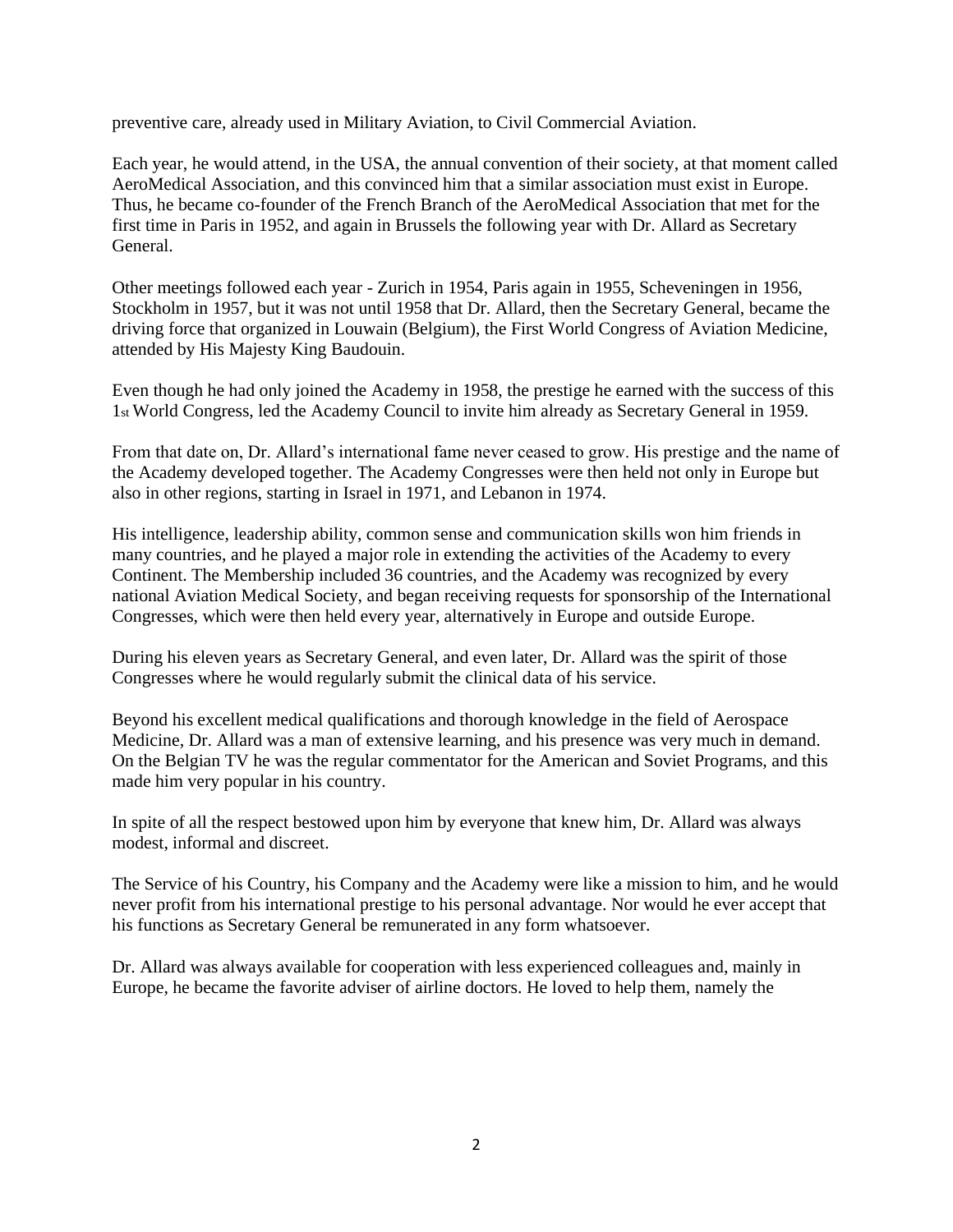youngest. He was generous, but discreet and easy to approach.

Both as Member and President of IATA Medical Committee, since its creation after World War II, he participated in the preparing of the text and the publication of the first Medical Manual that laid down the principles required for the structures, procedures and equipment of airline Medical Departments, including rules for the flying Personnel selection and survey.

I replaced him there in 1969, and I carry today the then IATA tie that was his, which he kindly offered to me.

But he was a really hard worker and his devotion to Aviation Medicine made him create in the late fifties, the European Airlines Medical Directors Association, where he played his favorite role of pedagogue and coordinator.

It pleased him to be part of a team.

In 1970 he chaired for the last time the meeting of that Society.

André Allard's achievements remind me of Antoine Saint Exupéry's words in his book "Night Flight" when describing the difficulties of his task, having nothing to depend on but his own will:

> "In life there are no solutions. There are only moving forces. One must create them, the solutions will appear."

André Allard was the "moving force" that created the solutions for the improvement of Aerospace Medicine and for the activities of the Academy.

Ladies and gentlemen, this is what I can tell you in a few minutes about the remarkable personality of Dr. Allard who died an untimely death in 1978, when he could still teach us so much.

| Professor G Melvill Jones      | Montreal          | 1980 |
|--------------------------------|-------------------|------|
| <b>Professor Hubert Curien</b> | Nancy             | 1981 |
| Dr P Herrero Aldama            | Santiago de Chile | 1982 |
| Dr Charles E Billings          | Amsterdam         | 1983 |
| Dr Charles Berry               | Funchal (Madeira) | 1984 |
| Dr David Gutierrez Perez       | Guadalajara       | 1985 |
| Dr V I Miasnikov               | Belgrade          | 1986 |
| Dr J B Barlow                  | Cape Town         | 1987 |
| Dr Stanley Mohler              | <b>Brisbane</b>   | 1988 |
| Dr Ahmed El Saiid Younes       | Cairo             | 1989 |
| Professor Claude Sureau        | Paris             | 1990 |
| Professor E Wood               | Stockholm         | 1991 |

## **ANDRÉ ALLARD MEMORIAL LECTURES** CONFÉRENCES ANDRÉ ALLARD